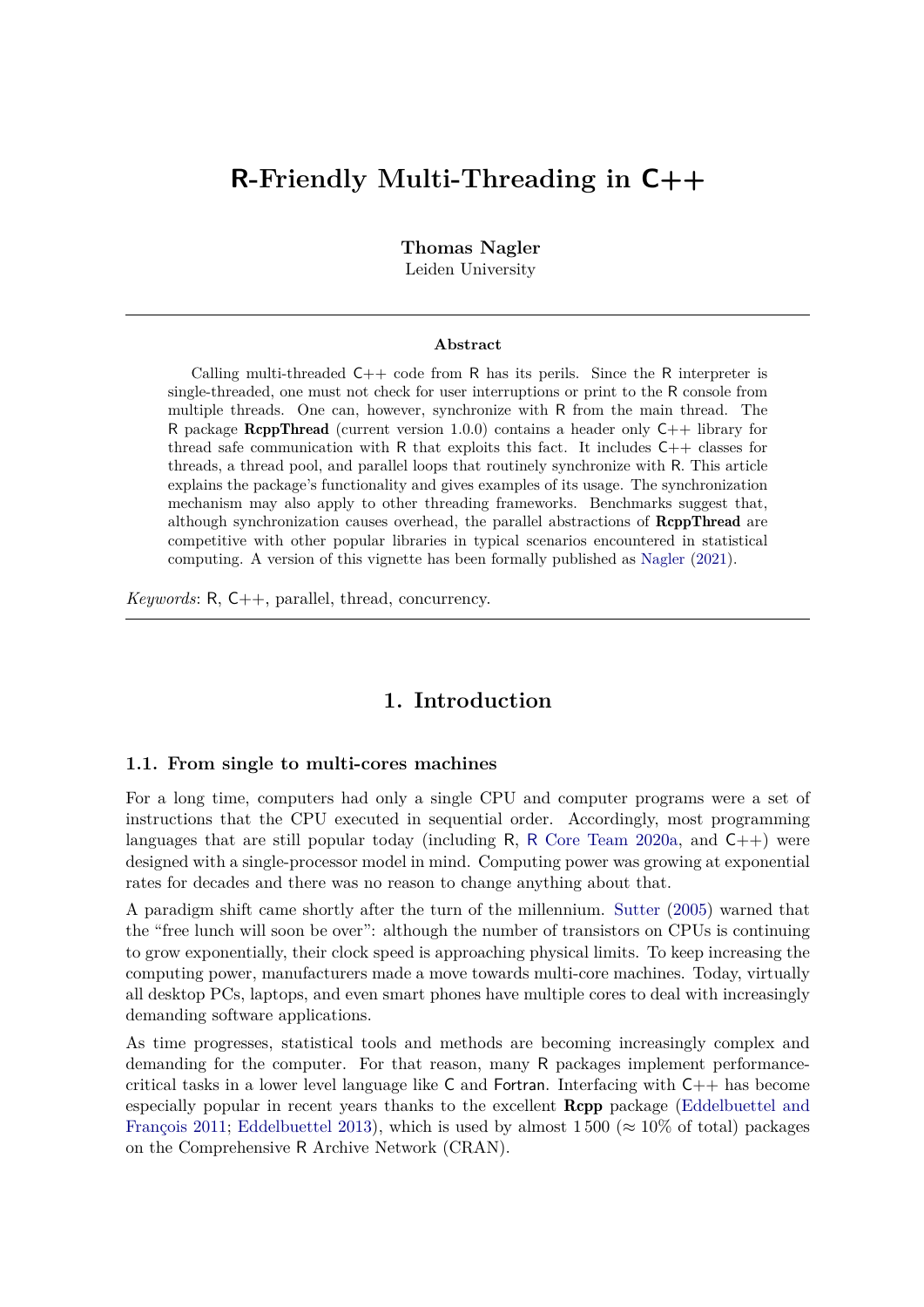#### **1.2. Threads as programming abstraction for multi-core hardware**

To get the most out of a modern computer, it is vital to utilize not only one, but many cores concurrently. This can be achieved by allowing multiple threads to be executed at the same time. A thread encapsulates a sequence of instructions that can be managed by a task scheduler, typically the operating system. A simple program has only a single thread of execution, that encapsulates all instructions in the program, the main thread. However, a thread can also spawn new threads that may run concurrently until all work is done and the threads are joined. If a program contains more than one thread, we speak of *concurrency*.

In general, a single CPU can execute a program that has concurrent threads. The CPU may jump back and forth between the threads until all work is done (this is called context switching). However, the most gain in performance usually comes from *parallelism*, i.e., when multiple CPUs work on multiple threads at the same time.

There are several frameworks that provide abstractions for running multi-threaded code in  $C_{++}$ . The veteran among them is **OpenMP** [\(Dagum and Menon 1998\)](#page-16-2), which provides preprocessor directives to mark code sections that run concurrently. More modern frameworks include Intel TBB [\(Pheatt 2008\)](#page-17-3), Boost.Thread (Boost [Developers 2018\)](#page-16-3), and Tinythread $++$ [\(Geelnard 2012\)](#page-16-4). Since the advent of  $C_{++11}$ , the standard library provides low-level tools for managing concurrent and parallel code. This includes the class 'std::thread' that wraps a handle to operating system threads, and tools for synchronization between threads, like locks and atomic variables.

#### **1.3. Calling multi-threaded code from R**

Calling multi-threaded C++ code from R can be problematic because the R interpreter is single-threaded. To quote from the 'Writing R Extensions' manual (R [Core Team 2020b,](#page-17-4) Section 1.2.1.1): "Calling any of the R API from threaded code is 'for experts only'". Using R's API from concurrent threads may crash the R session or cause other unexpected behavior. In particular, communication between  $C++$  code and R is problematic. We can neither check for user interruptions during long computations nor should we print messages to the R console from any other than the main thread. It is possible to resolve this, but not without effort.

#### **1.4. RcppThread and related packages**

The R package RcppThread [\(Nagler 2019\)](#page-17-5) aims to relieve package developers of that burden. It contains C++ headers that provide:

- thread safe versions of Rcpp:: Rcout and Rcpp:: checkUserInterrupt(),
- parallel abstractions: thread, thread pool, and parallel for loops.

A word of caution: While RcppThread makes it possible to safely print from and interrupt multi-threaded C++ code, all other parts of the R API remain unsafe and should be avoided.

**RcppThread's** implementation only relies on built-in  $C++11$  functionality for managing and synchronizing threads. Hence, it only requires  $C++11$  compatible compiler and is otherwise available for all operating systems. The package is open source released with the MIT License and publicly available from CRAN at <https://CRAN.R-project.org/package=RcppThread>.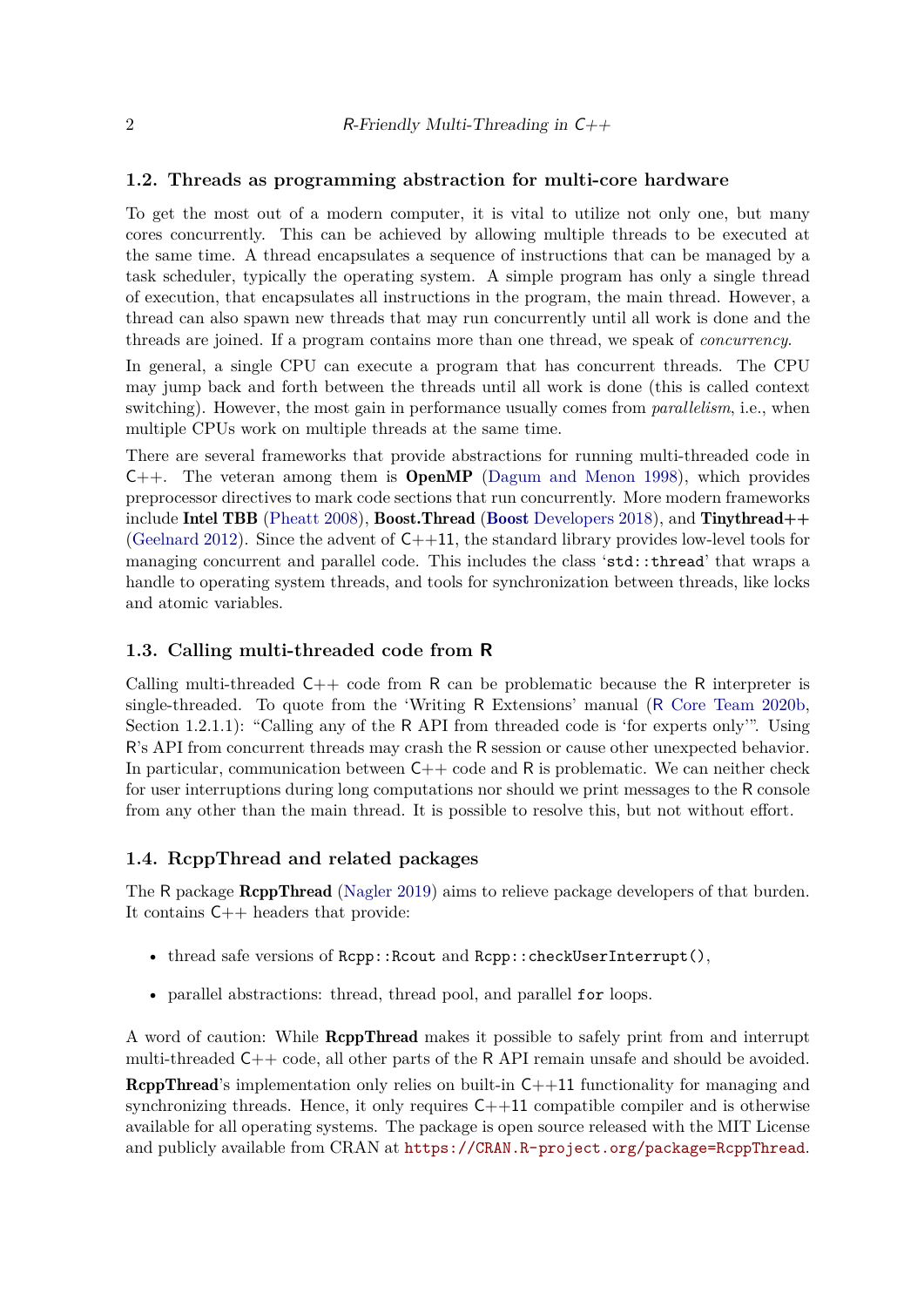Besides the numerous packages for parallelism in R (see [Eddelbuettel 2020\)](#page-16-5), there are two packages that inspired RcppThread and provide similar functionality. RcppProgress [\(Forner](#page-16-6) [2020\)](#page-16-6) allows to safely check for user interruptions when code is parallelized with OpenMP (but only then). Further, RcppParallel [\(Allaire, Francois, Ushey, Vandenbrouck, Geelnard,](#page-16-7) [and Intel 2020\)](#page-16-7) is an interface to many high-level parallel abstractions provided by Intel TBB, but does not allow for thread safe communication with R.

# **2. Thread safe communication with R**

It is not safe to call R's C API from multiple threads. It is safe, however, to call it from the main thread. That is the idea behind RcppThread's checkUserInterrupt() and Rcout. They behave almost like their **Rcpp** versions, but only communicate with R when called from the main thread.

# **2.1. Interrupting computations**

R handles interruptions by internal signals that may immediately terminate a computation. Some IDEs (integrated development environments), most notably RStudio [\(RStudio Team](#page-17-6) [2016\)](#page-17-6), wrap around this behavior by setting a flag on the R session. Whenever the R session encounters this flag, it sends a termination signal and resets the flag. The R interpreter checks for such flags often, such that pure R code can terminated instantly. However,  $C_{++}$  routines do not benefit automatically from this mechanism; developers must explicitly request a check for user interruptions. The Rcpp function checkUserInterrupt() is a convenient way to request this check, but it must not be called from child threads.

It is fairly easy to make checkUserInterrupt() thread safe. We first check whether the function is called from the main thread, and only then we ask R whether there was a user interruption.

Consider the following example with 'std::thread':

```
#include <RcppThread.h>
// [[Rcpp::export]]
void check()
{
 auto job = [] { RcppThread::checkUserInterrupt(); };
 std::thread t(job);
 t.join();
}
```
The first line includes the **RcppThread** header, which automatically includes the standard library headers required for 'std::thread' and 'std::chrono'. The second line triggers Rcpp to export the function to R. We define a function check(). In the function body, we declare a function job() that only checks for a user interruption. We then create an 'std::thread' with the new job and join it before the program exits.

If we call the above function from R, the program completes as expected. But would we have used Rcpp::checkUserInterrupt() instead, the program would terminate unexpectedly and crash the R session.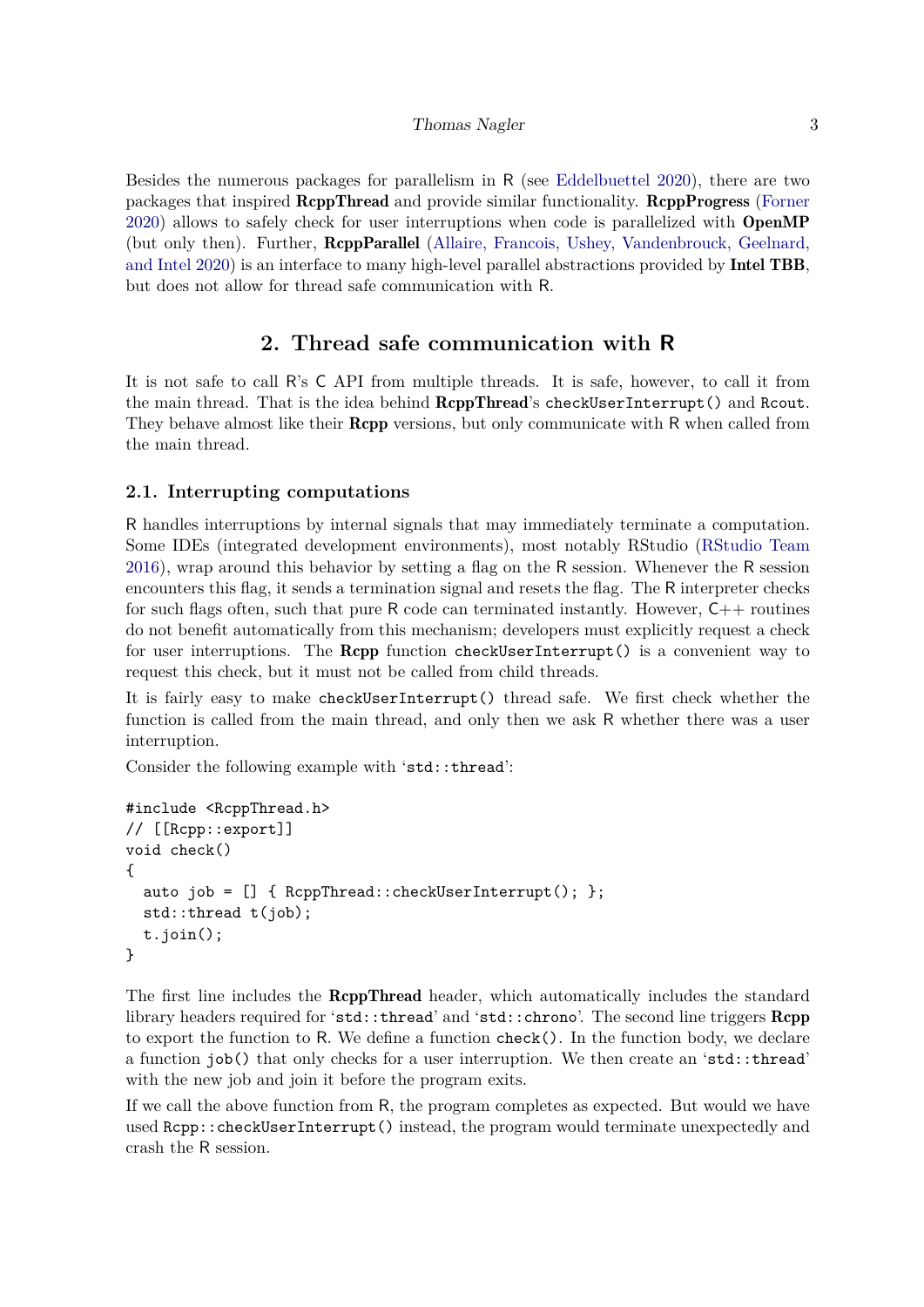If RcppThread::checkUserInterrupt() is called from the main thread and the user signaled an interruption, a 'UserInterruptException' will be thrown. This translates to an error in R with the message

C++ call interrupted by the user.

A related function is isInterrupted() which does not throw an exception, but returns a Boolean signaling the interruption status. This can be useful, if some additional cleanup is necessary or one wants to print diagnostics to the R console.

However, when the functions are called from a child thread, they do not actually check for an interruption. This can be problematic if they are only called from child threads. That does not happen with **OpenMP** or **Intel TBB**, but with lower level frameworks like 'std::thread', TinyThread++ or Boost.Thread.

Both functions accept a bool that allows to check conditionally on the state of the program. For example, in a loop over i, checkUserInterrupt(i  $\%$  20 == 0) will only check in every 20th iteration. Checking for interruptions is quite fast (usually microseconds), but there is a small overhead that can accumulate to something significant in loops with many iterations. Checking conditionally can mitigate this overhead.

There is a hidden detail worth mentioning. The two functions above are not completely useless when called from a child thread. They check for a global variable indicating whether the main thread has noticed an interruption. Hence, as soon the main thread witnesses an interruption, all child threads become aware.

In Section [3.2,](#page-6-0) we will discuss how to make sure that isInterrupted() is called from the main thread every now and then. For now, we are only able to write functions that are interruptable from the main thread, and safe to call from child threads.

#### **2.2. Printing to the R console**

A similar issue arises when multiple threads try to print to the R console simultaneously. Consider the following example:

```
#include <thread>
#include <Rcpp.h>
// [[Rcpp::export]]
void greet()
{
 auto job = [] () {
   for (size_t i = 0; i < 100; ++i)Rcpp::Rcout << "Hi!" << std::endl;
 };
 std::thread t1(job);
 std::thread t2(job);
 t1.join();
 t2.join();
}
```
We create a job function that prints the message "Hi!" to the R console 100 times. We spawn two threads that execute the job, and join them before the program exits. We expect the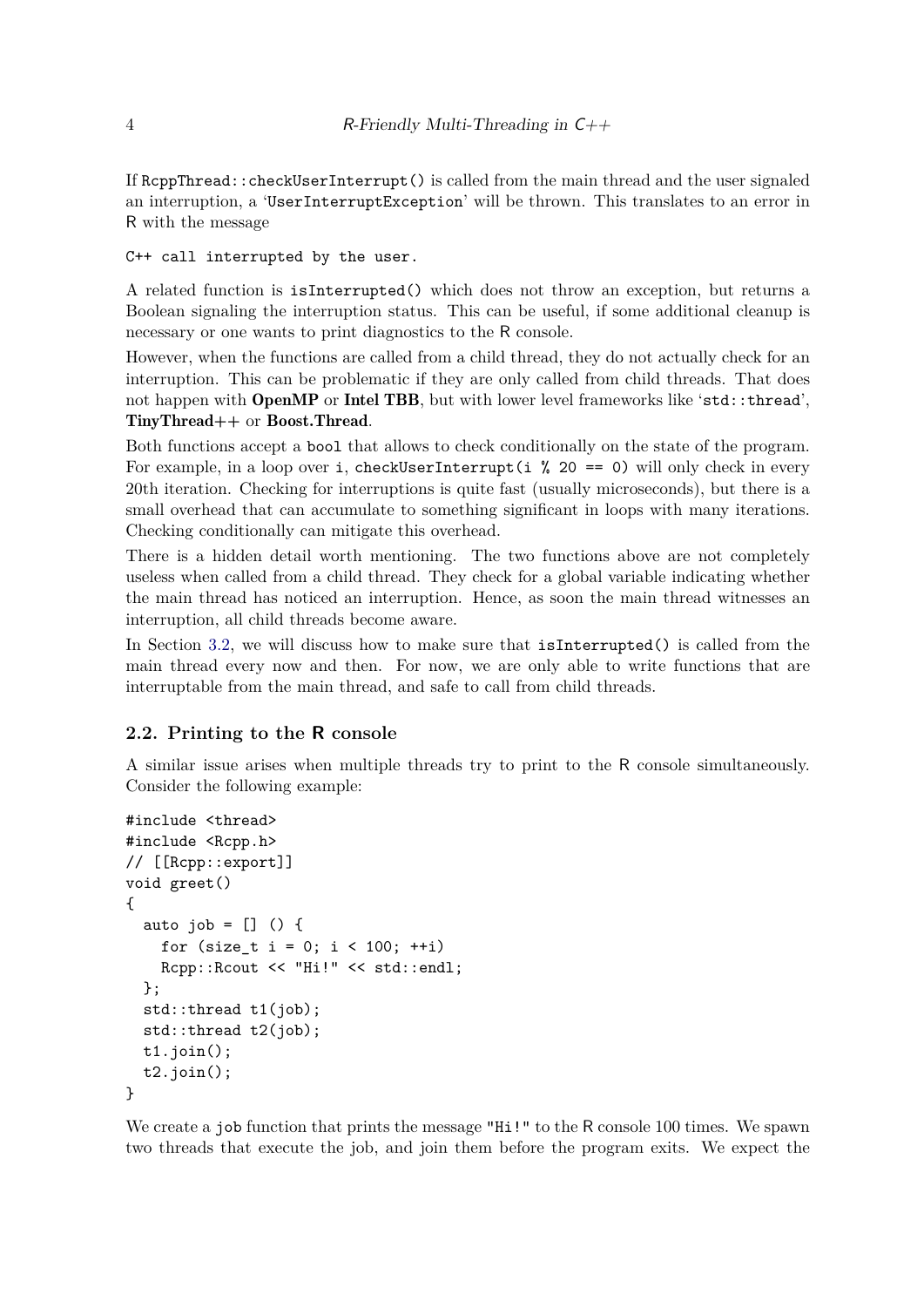function to print a stream of 200 messages saying "Hi!" in the R console. We can get lucky, but normally the two threads will try to say "Hi!" at least once at the same time. Again, the R session would terminate unexpectedly.

Now consider the following variant:

```
#include <RcppThread.h>
// [[Rcpp::export]]
void greet()
{
  auto job = [] () {
    for (size_t i = 0; i < 100; ++i)RcppThread::Rcout << "Hi!" << std::endl;
  };
  std::thread t1(job);
  std::thread t2(job);
  t1.join();
  t2.join();
  RcppThread::Rcout << "";
}
```
This function will print 200 messages in the R console as expected. But RcppThread::Rcout never prints to the console from child threads, so how does this work?

ReppThread::Rcout does not print to the R console directly. It stores the message in global buffer that is protected by a lock. Then it checks whether it was called from the main thread. If this is not the case, it does nothing further. If it was called from the main thread, it releases all messages that are currently in the buffer. Notice that we print an empty message from the main thread in the last line of the program. This ensures that all messages are released from the buffer before the program exits.

# **3. An R-friendly thread class**

As of  $C++11$ , the standard template library provides the class 'std::thread' for executing code sections concurrently. The implementation and syntax are very similar to Boost.Thread and TinyThread++. RcppThread's 'Thread' class is an R-friendly wrapper to 'std::thread'. Instances of class 'Thread' behave almost like instances of 'std::thread'. There is one important difference: Whenever child threads are running, the main thread periodically synchronizes with R. In particular, it checks for user interruptions and releases all messages passed to RcppThread::Rcout. When the user interrupts a threaded computation, any thread will stop as soon it encounters checkUserInterrupt().

# **3.1. Functionality**

Let us start with an example:

```
#include <RcppThread.h>
// [[Rcpp::export]]
```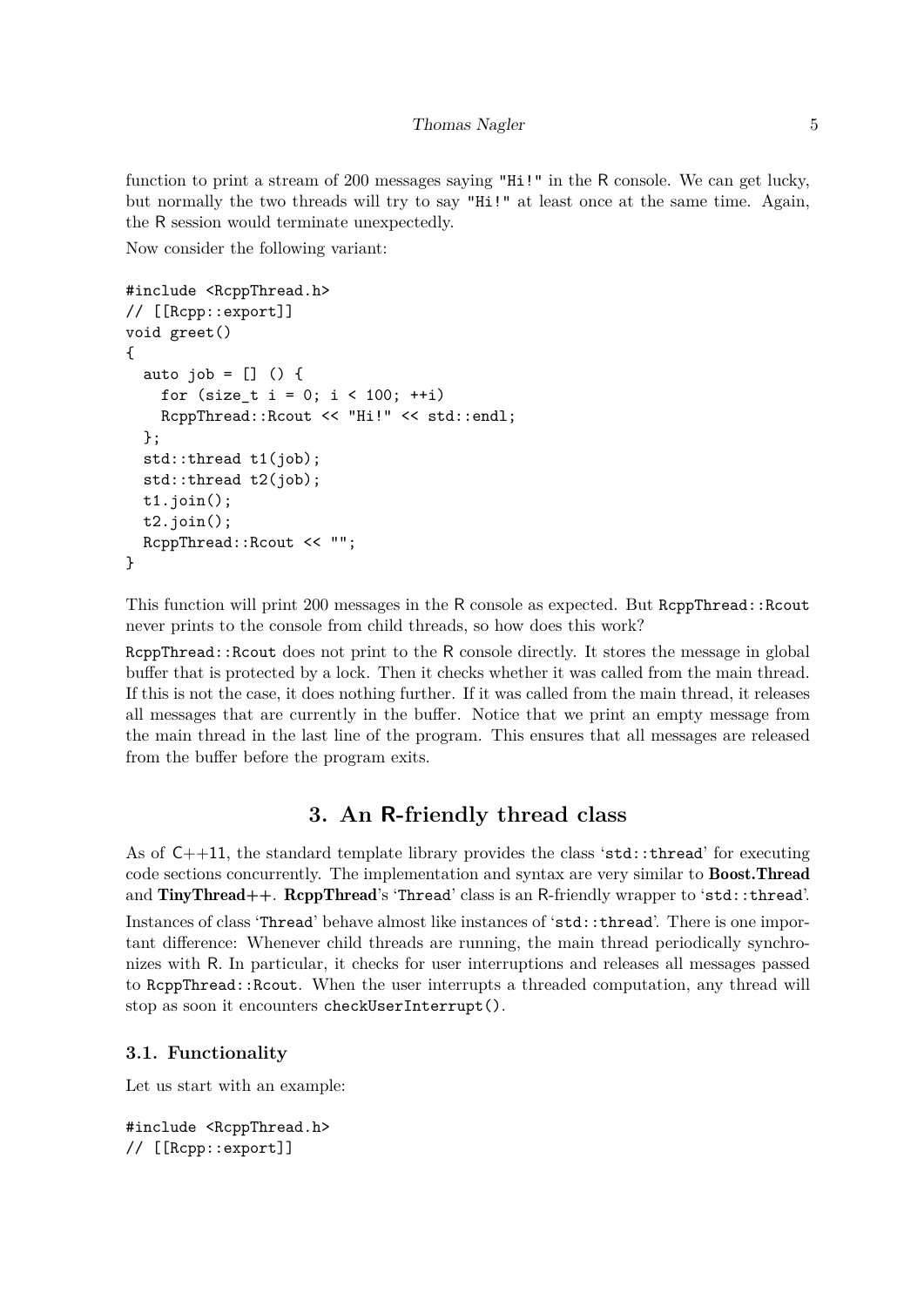```
void pyjamaParty()
{
  using namespace RcppThread;
  auto job = [] (int id) {
    std::this thread::sleep for(std::chrono::seconds(1));
    Rcout << id << " slept for one second" << std::endl;
    checkUserInterrupt();
    std::this thread::sleep for(std::chrono::seconds(1));
    Rcout << id << " slept for another second" << std::endl;
  };
  Thread t1(job, 1);
  Thread t2(job, 2);
  t1.join();
  t2.join();
}
```
We create a function job that takes an integer id as argument and does the following: Sleep for one second, send a message, check for a user interruption, go back to sleep, and send another message. We spawn two new 'Thread's with this job and join the threads before the program exits. Notice that the argument of the job function is passed to the 'Thread' constructor. More generally, if a job function takes arguments, they must be passed to the constructor as a comma-separated list.

The example from the previous section used 'std::thread' and was not interruptible. The reason is that checkUserInterrupt() was only called from child threads. This example is similar. However, the 'Thread' objects synchronize with R and periodically check for user interruptions. If we call the function from R and interrupt the computation, we get the following.

```
> pyjamaParty()
```

```
1 slept for one second
2 slept for one second
Error in pyjamaParty() : C++ call interrupted by user
```
The execution is interrupted after the two threads were done with the first round of sleep. Further, although there was no Rcout statement in the main thread, the messages were sent to the R console. The 'Thread' instances took care of both checking for interruptions and releasing messages to the R console.

The two .join() statements are important in this example. Threads should always be joined before they are destructed. The .join() statements signal the main thread to wait until the jobs have finished. But instead of just waiting, the main thread starts synchronizing with R.

The class 'Thread' also allows for all additional functionality (like swapping or detaching) provided by 'std::thread'. However, detaching threads that communicate with R should generally be avoided.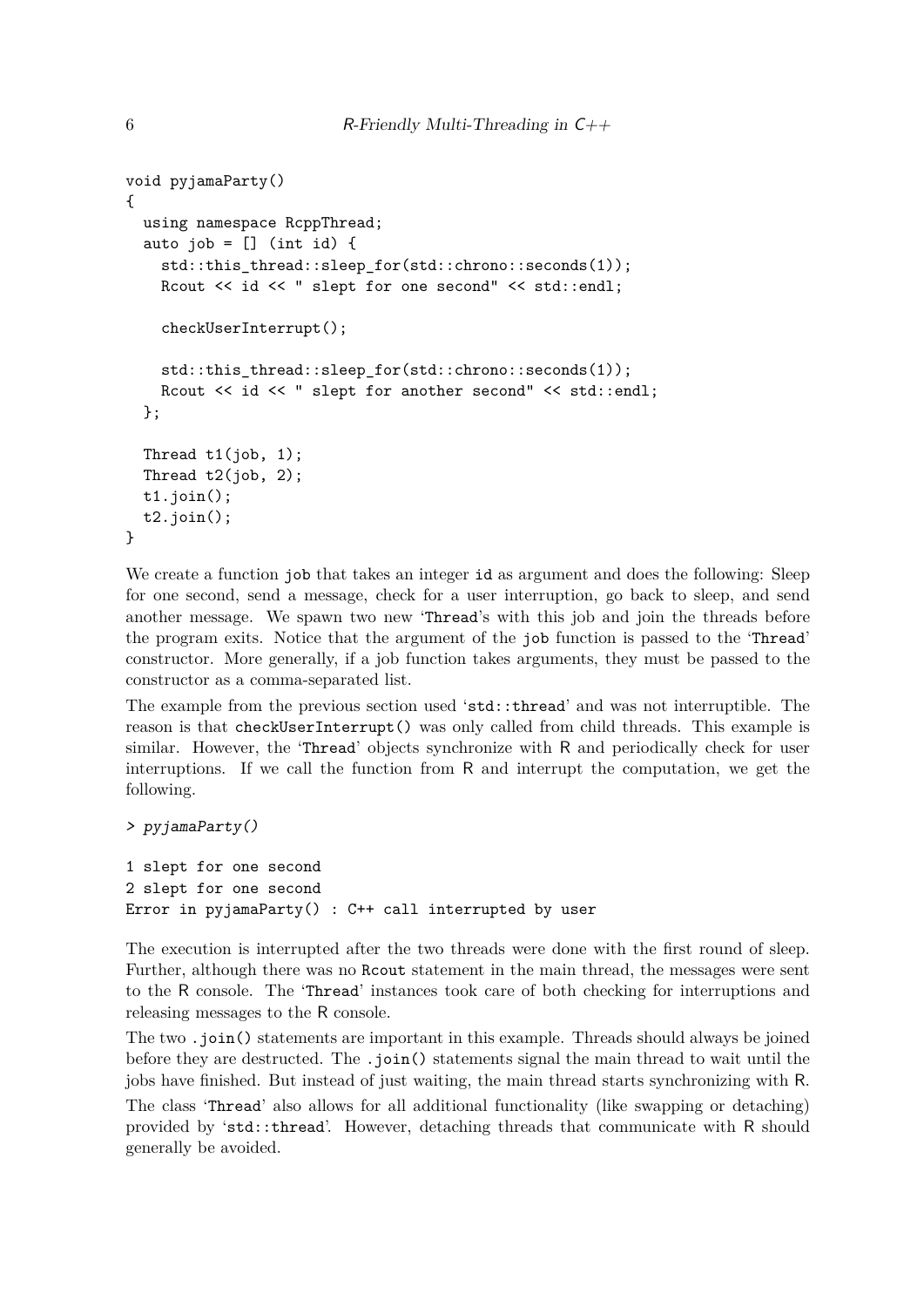## <span id="page-6-0"></span>**3.2. Implementation**

The synchronization mechanism bears some interest because it can be implemented similarly for threading frameworks other than 'std::thread'. The foundation is a concept called future. A future allows to start a side-task and continue with the program, until – at some later point in time – we explicitly request the result.

Let us first have a look at a simplified version of the 'Thread' class constructor.

```
template<class Function, class... Arguments>
Thread(Function&& f, Arguments&&... args)
{
  auto f0 = [-] \{ f(args...); \};
  auto task = std::packaged_task<void()>(f0);
  future_ = task.get_future();
  thread_ = std::thread(std::move(task));
}
```
The constructor is a variadic template that takes a function and an arbitrary number of additional arguments. The function f should be a callable object and the additional arguments such that  $f(\text{args}...)$  is a valid call. The constructor creates a new function  $f_0$  that evaluates f, passing it all additional arguments (if there are any). The new function f0 is wrapped in an 'std::packaged\_task' that allows to access the result by a future. The future is stored in a class member future\_ and the task is run in an 'std::thread'.

The synchronization mechanism is in join():

```
void join()
{
 auto timeout = std::chrono::milliseconds(250);
 while (future_.wait_for(timeout) != std::future_status::ready) {
   Rcout << "";
   if (isInterrupted())
   break;
 }
 thread_.join();
 Rcout << "";
  checkUserInterrupt();
}
```
The function runs a while loop that relies on the future. The condition of the loop lets the main thread sleep until one of two events occur. One event is that a timeout of 250ms has been reached. After waking up, the thread releases all messages to the R console and checks for an interruption. If there was an interruption, the call to isInterrupted() will set the global flag for interruption (so child threads become aware) and exit the loop. Otherwise, the while loop continues and the main thread again waits for one of the two events. The second event is that the result of  $f(\arg s \ldots)$  is available. The while loop exits and the internal 'std::thread' object is joined. We again release all messages in the buffer and call checkUserInterrupt(). The latter ensures that an exception is thrown if there was a user interruption.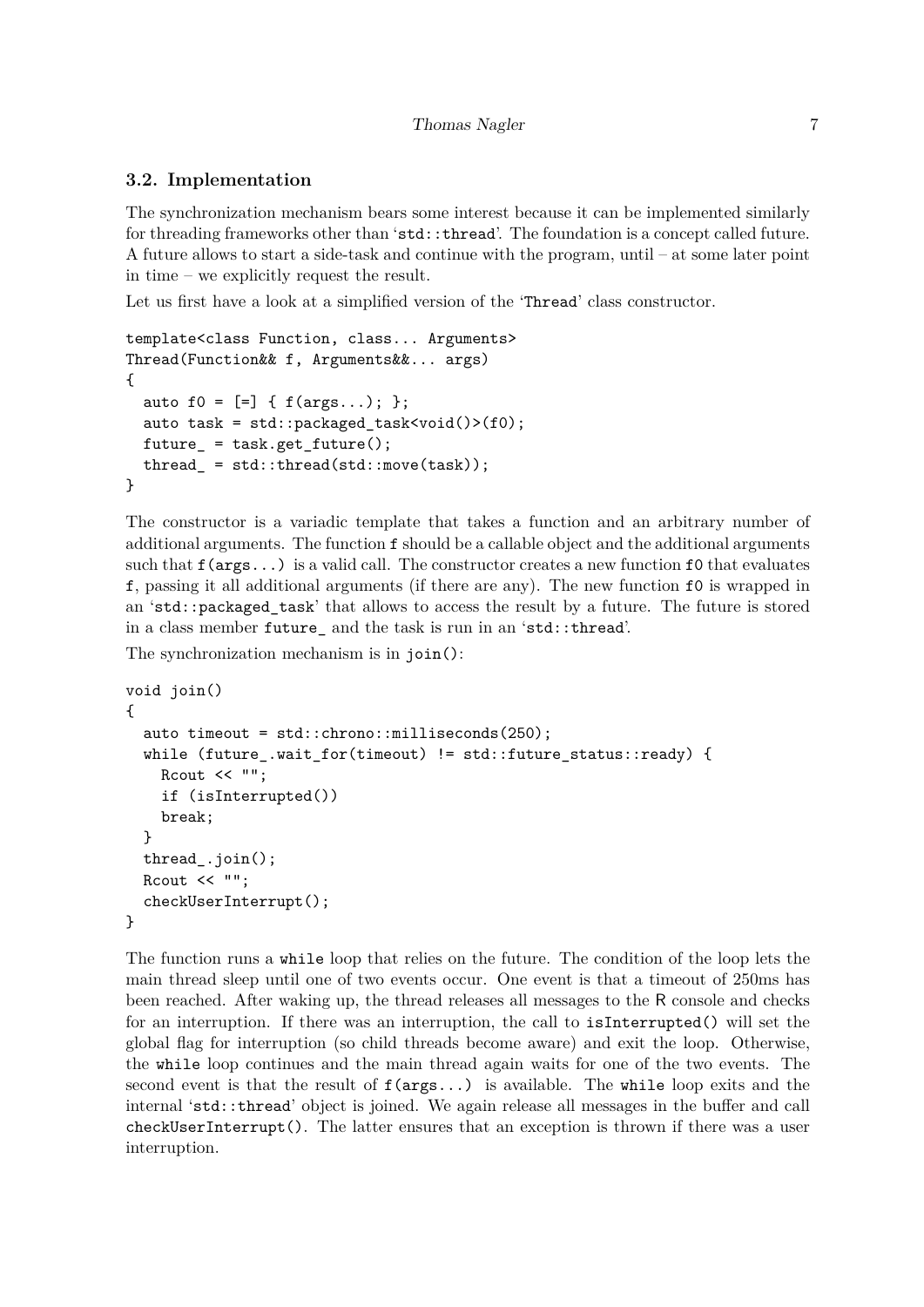The choice of 250ms for the timeout is somewhat arbitrary. It is short enough to avoid long waiting times for an interrupting user. At the same time, it is long enough such that any overhead from synchronization becomes negligible.

# **4. Parallel abstractions**

When there are more than a few jobs to run, plain threads can be tedious. Every job requires spawning and joining a thread. This has a small, but non-negligible overhead. Even worse: If there are more threads than cores, the program may actually slow down. The RcppThread package provides two common abstractions to make life easier. Both synchronize with R using a similar mechanism as 'Thread'.

## **4.1. An interruptible thread pool**

A thread pool consists of a task queue and a fixed number of worker threads. Whenever the task queue contains jobs, an idle worker fetches one task and does the work. Besides ease of use, the thread pool pattern has two benefits. Tasks are assigned to workers dynamically, so all workers are kept busy until there are no tasks left. This is especially useful when some tasks take more time than others. The second benefit is that one can easily limit the number of threads running concurrently.

### *Basic usage*

The class 'ThreadPool' implements the thread pool pattern in a way that plays nicely with checkUserInterrupt() and Rcout. Its usage is fairly simple.

```
ThreadPool pool(3);
std::vector<int> x(100);
auto task = [kx] (unsigned int i) { x[i] = i; };
for (unsigned int i = 0; i \lt x.size(); ++i)pool.push(task, i);
pool.join();
```
The first line creates a 'ThreadPool' object with three worker threads. If the argument is omitted, the pool will use as many worker threads as there are cores on the machine. A thread pool initialized with zero workers will do all work in the main thread. This makes it easy to let the user decide whether computations run in parallel.

The second line instantiates a vector x to be filled in parallel. The task function takes an index argument i and assigns it to the ith element of x. The thread pool knows about x because the lambda function captures its address (expressed through  $[\&x]$ ). We push 100 tasks to the thread pool, each along with a different index. Then the thread pool is joined. Again, the join() statement is important. First and foremost, it causes the main thread to halt until all tasks are done. But similar to Thread::join(), the thread pool starts to periodically synchronize with R. Only after all work is done, the worker threads in the pool are joined.

In the example, multiple threads write to the same object concurrently. Generally, this is dangerous. In our example, however, we know that the threads are accessing different memory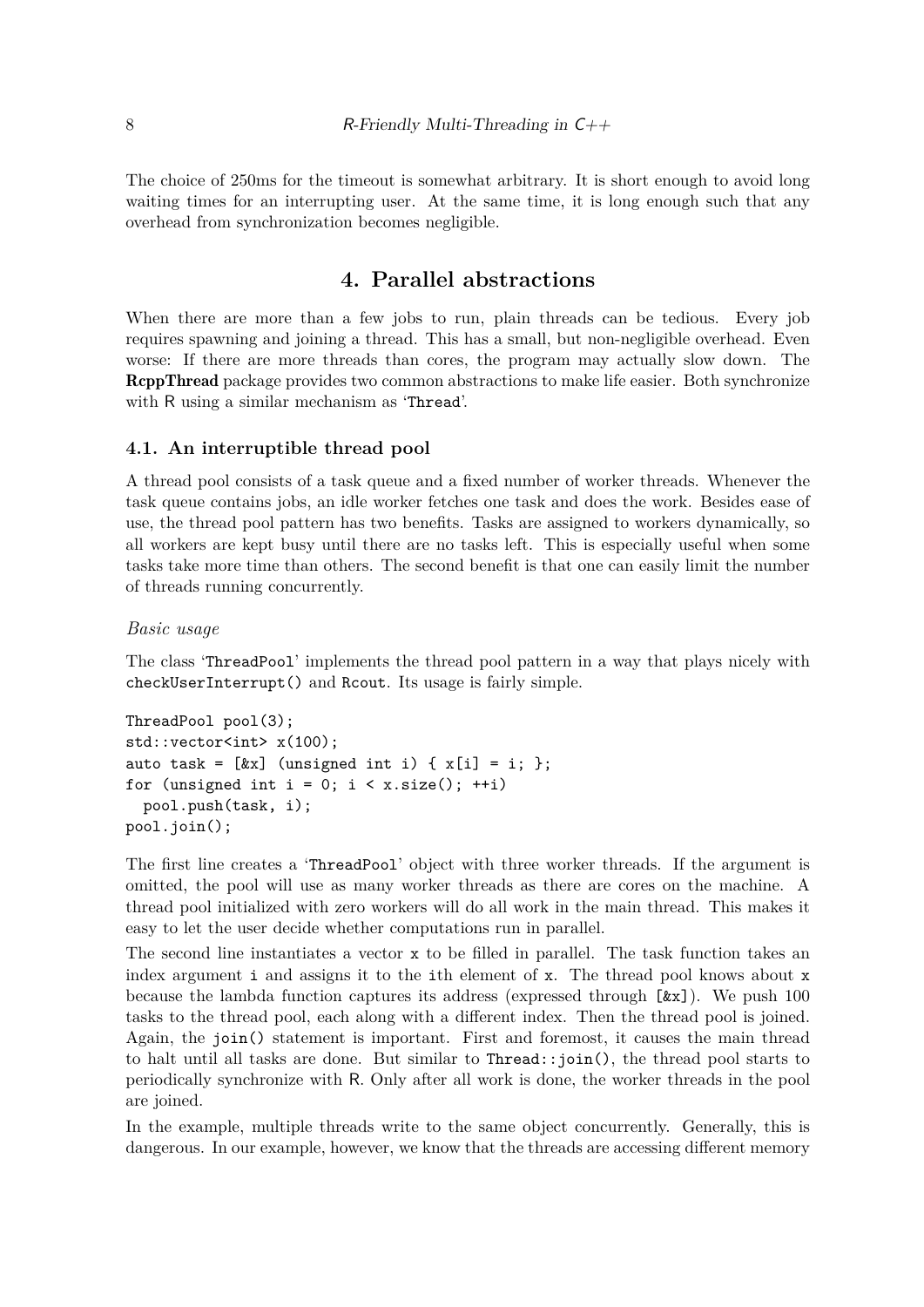locations, because each task comes with a unique index. Code that writes to an address that is accessed from another thread concurrently needs extra synchronization (for example using a mutex). Read operations are generally thread safe as long as nobody is writing at the same time.

The thread pool is interruptible without any explicit call to checkUserInterrupt(). Before a worker executes a task, it always checks for a user interruption.

### *Tasks returning a value*

In some use cases, it is more convenient to let the tasks assigned to the pool return a value. The function pushReturn() returns a 'std::future' to the result of the computations. After all jobs are pushed, we can call  $get()$  on the future object to retrieve the results:

```
ThreadPool pool;
auto task = [] (int i) {
  double result;
  // some work
  return result;
};
std::vector<std::future<double>> futures(10);
std::vector<double> results(10);
for (unsigned int i = 0; i < 10; ++i)
  futures[i] = pool.pushReturn(task, i);
for (unsigned int i = 0; i < 10; ++i)
  results[i] = futures[i].get();pool.join();
```
#### *Using the same thread pool multiple times*

It is also possible to wait for a set of tasks and re-use the thread pool by calling wait() instead of  $\pi$  join(). The call to wait() synchronizes with R while waiting for the current jobs to finish, but does not join the worker threads. When all tasks are done, we can start pushing new jobs to the pool.

## **4.2. Parallel for loops**

#### *Index-based parallel for loops*

The previous example used the thread pool to implement a very common parallel pattern: a parallel for loop. The single-threaded version is much simpler.

```
std::vector<int> x(100);
for (unsigned int i = 0; i \lt x.size(); ++i)x[i] = i;
```
Since this pattern is so common, **ReppThread** provides a wrapper parallelFor that encapsulates the boiler plate from the thread pool example. A parallel version of the above example can be expressed similarly.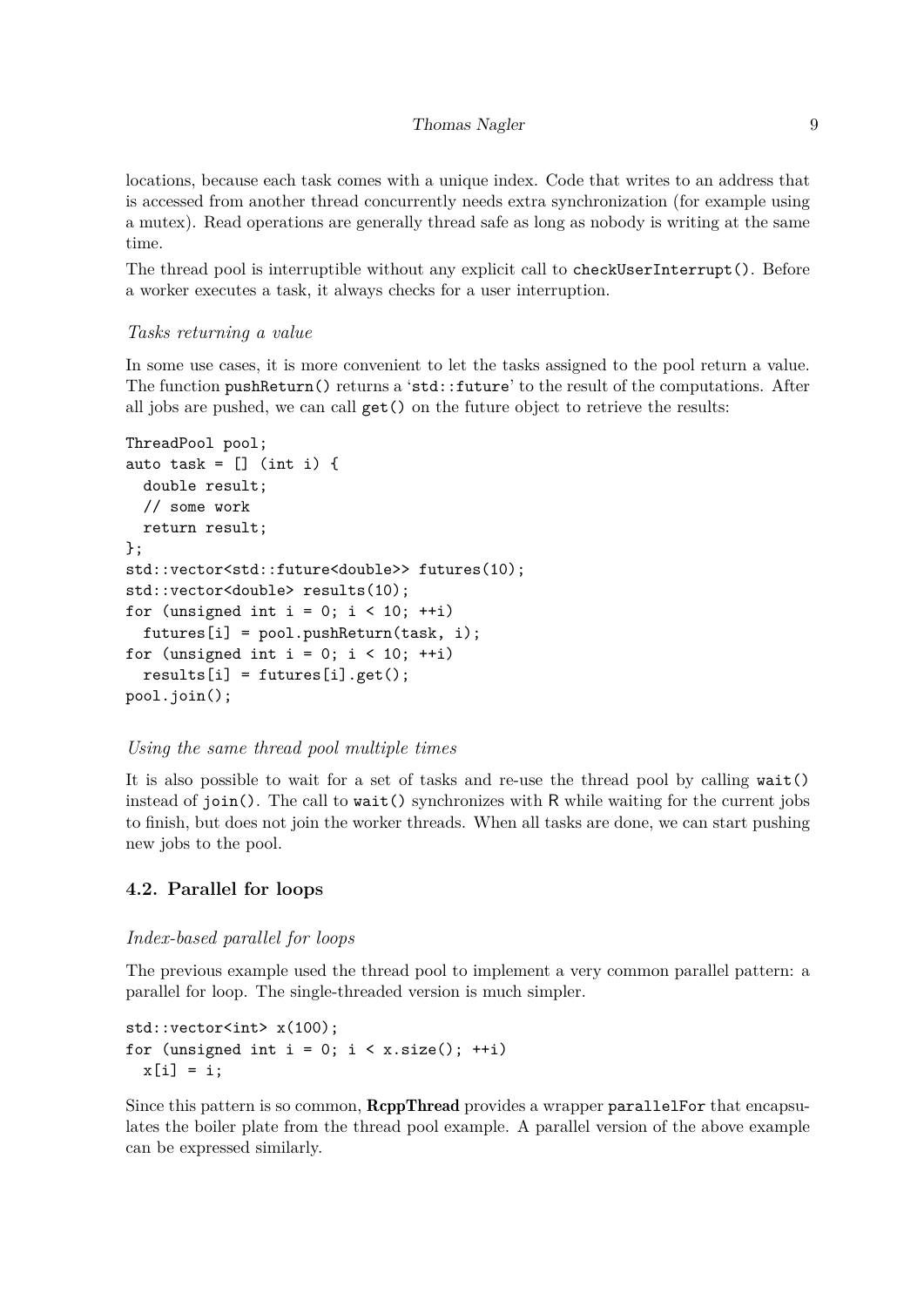```
std::vector<int> x(100);
parallelFor(0, x.size(), [&x] (unsigned int i) {
  x[i] = i;});
```
There are differences between the single- and multi-threaded version. The single-threaded version instantiates the loop counter in the for declaration. The multi-threaded version, passes the start and end indices and a lambda function that captures &x and takes the loop counter as an argument. The parallel version is a bit less flexible regarding the loop's break condition and increment operation. Additionally, the multi-threaded version may need additional synchronization if the same memory address is accessed in multiple iterations.

### *Parallel for-each loops*

Another common pattern is the for-each loop. It loops over all elements in a container and applies the same operation to each element. A single-threaded example of such a loop is the following.

```
std::vector<int> x(100, 1);
for (auto& xx : x)
  xx * = 2:
```
The auto loop runs over all elements of x and multiplies them by two. The parallel version is similar:

```
std::vector<int> x(100, 1);
parallelForEach(x, [] (int& xx) {
  xx * = 2;});
```
Both parallelFor and parallelForEach use a 'ThreadPool' object under the hood and, hence, periodically synchronize with R.

#### *Fine tuning the scheduling system*

The two functions parallelFor and parallelForEach essentially create a thread pool, push the tasks, join the pool, and exit. By default, there are as many worker threads in the pool as there are cores on the machine. The number of workers can be specified manually, however. The following example runs the loop from the previous example with only two workers (indicated by the 2 in the last line).

```
std::vector<int> x(100, 1);
parallelForEach(x, [] (int& xx) {
  xx * = 2;}, 2);
```
The syntax for parallelFor is similar.

There is more: The parallelFor and parallelForEach functions bundle a set of tasks into batches. This can speed up code significantly when the loop consists of many short-running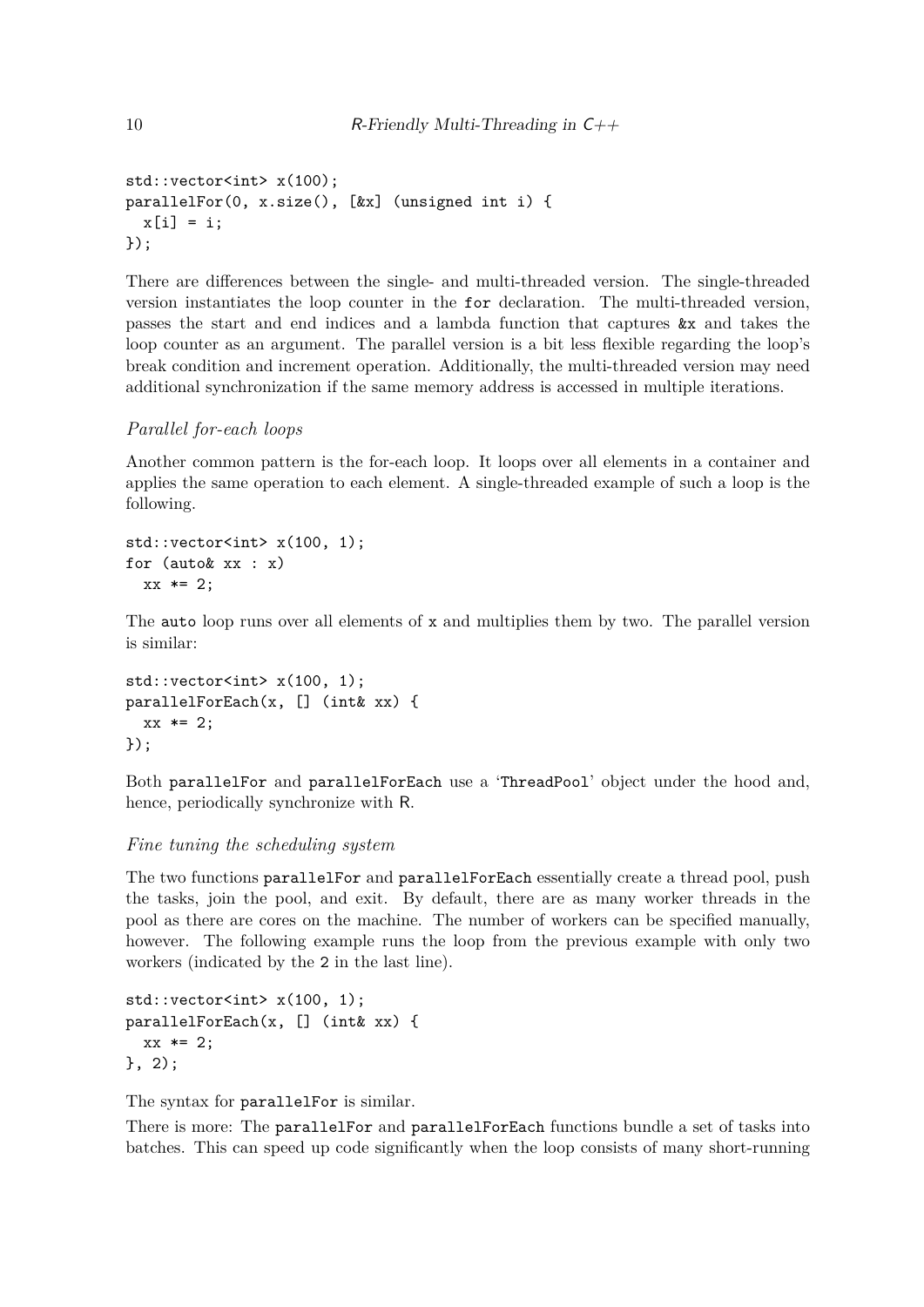iterations; see, e.g., Figure [3](#page-14-0) in Section [6.](#page-12-0) Synchronization between worker threads in the pool causes overhead that is reduced by packaging tasks into batches. At the same time, we benefit from dynamic scheduling whenever there are more batches than tasks. **ReppThread** relies on heuristics to determine an appropriate batch size. Sometimes, the performance of loops can be improved by a more careful control over the batch size. The two functions take a fourth argument that allows to set the number of batches. The following code runs the loop with two workers in 20 batches.

```
std::vector<int> x(100, 1);
parallelForEach(x, [] (int& xx) {
  xx * = 2;}, 2, 20);
```
## *Calling for loops from a thread pool*

The functions create and join a thread pool every time they are called. To reduce overhead, the functions can also be called as methods of a thread pool instance.

```
ThreadPool pool;
pool.parallelForEach(x, [] (int& xx) {
  xx * = 2;});
pool.wait();
pool.parallelFor(0, x.size(), [&x] (int i) {
  x[i] *= 2;
});
pool.join();
```
#### *Nested for loops*

Nested loops appear naturally when operating on multi-dimensional arrays. One can also nest the parallel for loops mentioned above. Although not necessary, it is more efficient to use the same thread pool for both loops.

```
ThreadPool pool;
std::vector<std::vector<int>> x(100);
for (auto &xx : x)
  xx = std::vector<int>(100, 1.0);pool.parallelFor(0, x.size(), [&] (int i) {
  pool.parallelFor(0, x[i].size(), [&, i] (int j) {
    x[i][j] *= 2;
  });
});
pool.join();
```
The syntax for nested parallelForEach is similar.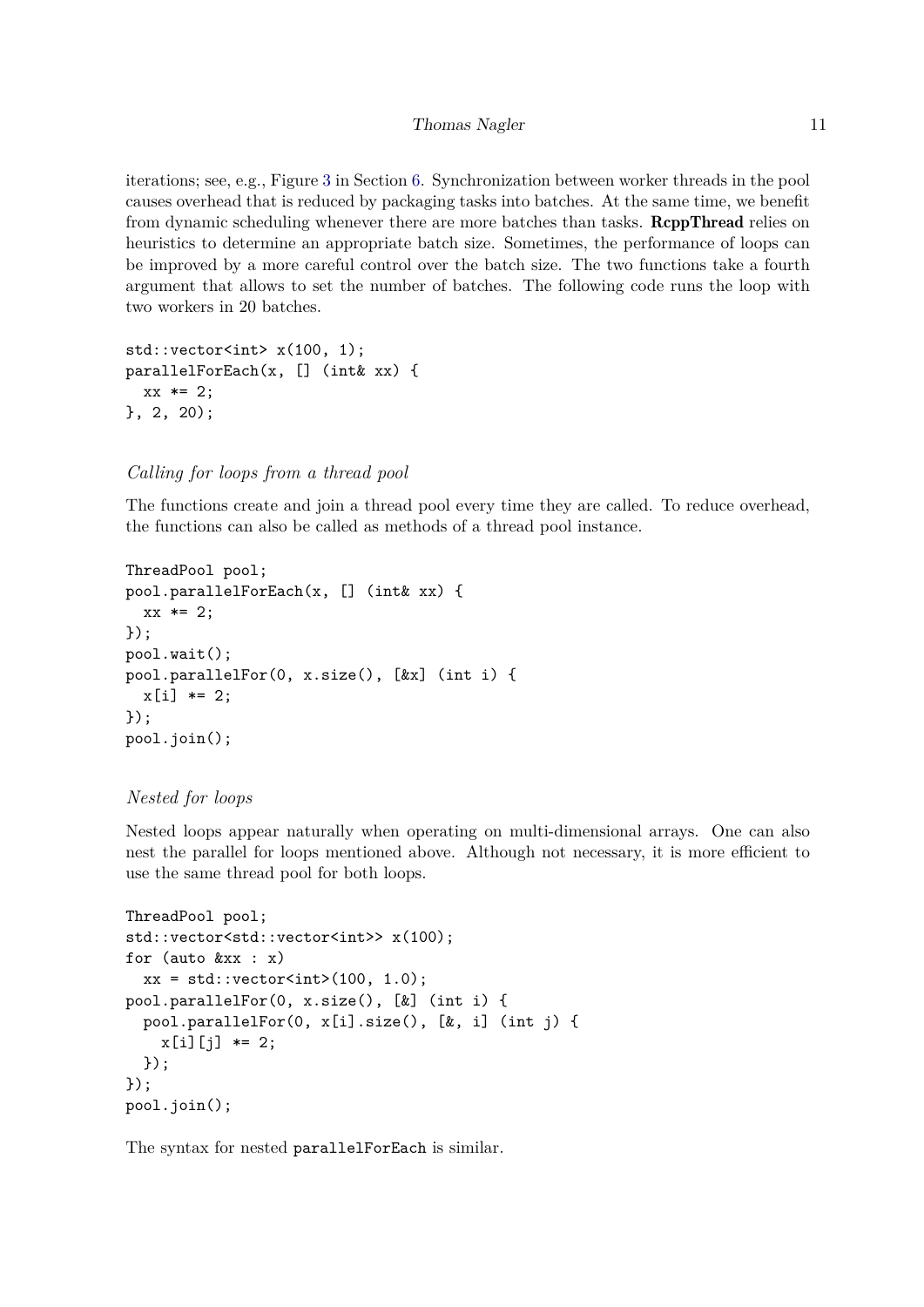A few warnings: It is usually more efficient to run only the outer loop in parallel. To minimize overhead, one should parallelize at the highest level possible. Furthermore, if both inner and outer loops run in parallel, we do not know the execution order of tasks. We must not parallelize nested loops in which order matters. Captures of lambda functions (or other callable objects replacing the loop body) require extra care: Since the outer loop index i is temporary, it must be copied.

# **5. Using the RcppThread package in other projects**

The **RcppThread** package contains a header-only  $C++$  library that only requires a  $C++11$ compatible compiler. This is only a mild restriction, because the standard has long been implemented by most common compilers. The package has no dependencies, although using **Rcpp** is strongly encouraged (the Rcpp layer automatically converts 'UserInterruptException' into an R error messages). To use the package in other R projects, users only need to include the **RcppThread** headers and enable  $C++11$  functionality. In the following, we briefly explain how this can be achieved.

# **5.1. Using RcppThread in inline C++ snippets**

The confunction() and sourceCpp() functions of the **Rcpp** package provide a convenient way to quickly implement a  $C_{++}$  function inline from R. The following is a minimal example of RcppThread used with cppFunction():

```
R> func <- Rcpp::cppFunction("void func() { /* actual code here */ }",
+ depends = "RcppThread", plugins = "cpp11")
```
The first argument of  $cppFunction()$  is a  $C++$  snippet defining a function. The depends = "RcppThread" argument takes care that the relevant RcppThread headers are included; plugins = "cpp11" tells the compiler to enable  $C++11$  functionality. After running this line in the R console, func() can be called as a regular R function.

The same can be achieved using sourceCpp():

```
R> Rcpp::sourceCpp(code = '// [[Rcpp::plugins(cpp11)]]
+ // [[Rcpp::depends(RcppThread)]]
+ #include "RcppThread.h"
+ // [[Rcpp::export]]
+ void func() { /* actual code here */}')
```
Inside the code block, the first line enables  $C++11$ , the second tells the compiler where to look for **ReppThread** headers, which are included in the third line. The fourth and fifth lines define the function and request it to be exported to R. The sourceCpp() version is more verbose, but offers additional flexibility, since other functions or classes can be defined in the same code block.

# **5.2. Using RcppThread in another R package**

Using RcppThread in other R packages is similarly easy: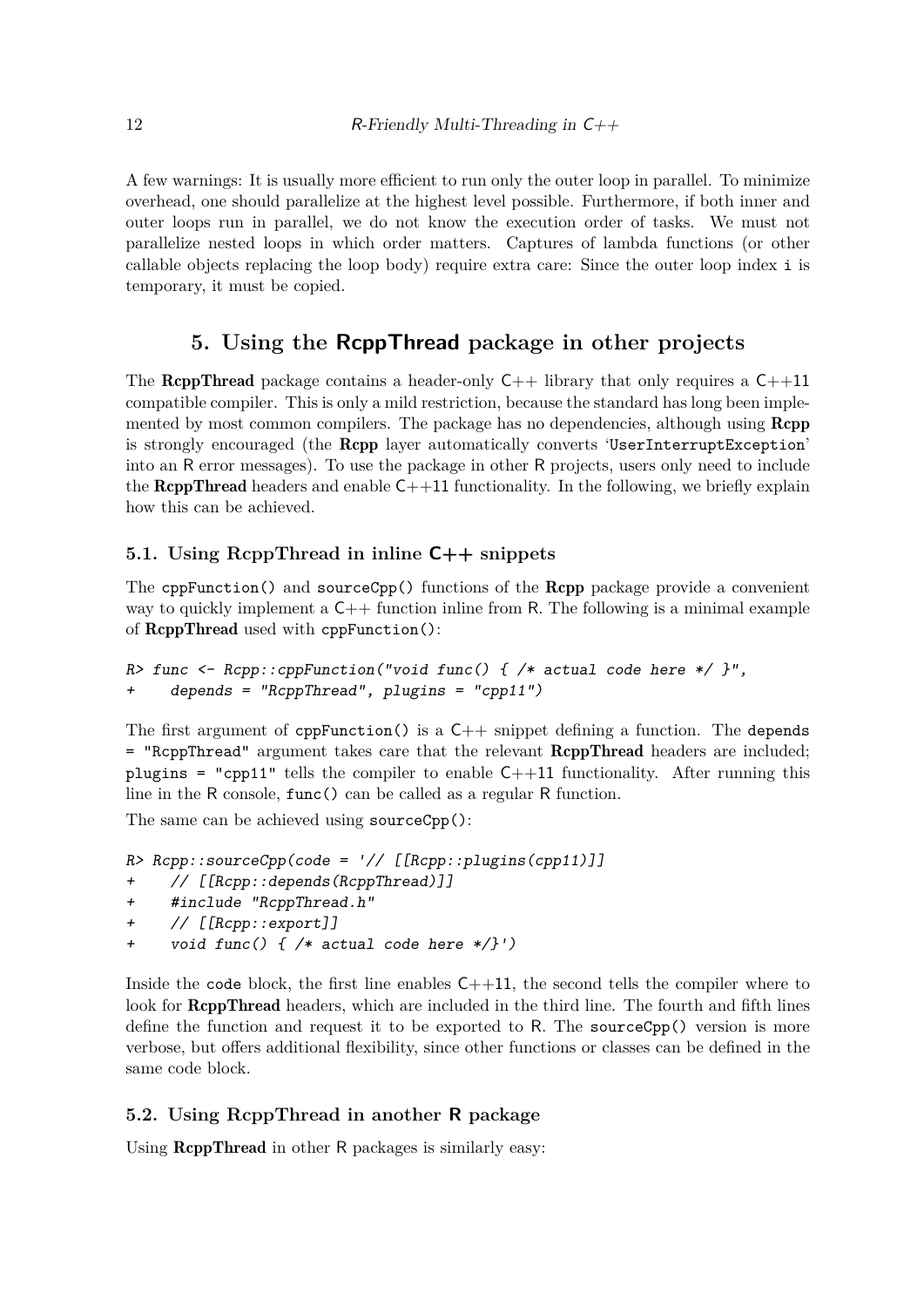- 1. Add CXX\_STD = CXX11 to the src/Makevars(.win) files of your package.
- 2. Add RcppThread to the LinkingTo field in the DESCRIPTION.
- 3. Include the headers with #include "RcppThread.h".

## **5.3. Using RcppThread to port existing C++ code**

For packages porting existing  $C_{++}$  libraries to R, ReppThread provides two preprocessor macros for convenience. The respective #define statements need to be placed before the RcppThread headers.

- #define RCPPTHREAD\_OVERRIDE\_COUT 1: replaces all instances of std::cout with RcppThread::Rcout.
- #define RCPPTHREAD\_OVERRIDE\_THREAD 1: replaces all instances of 'std::thread' with 'RcppThread::Thread'.

# **6. Benchmarks**

<span id="page-12-0"></span>Parallel computation is primarily about speed, so it is a good idea to measure. In a first step, we want to quantify the overhead by RcppThread's synchronization with R. The second part compares the performance of the 'ThreadPool' and parallelFor abstractions against implementations based on RcppParallel and OpenMP.

Results of computing benchmarks depend strongly on the hardware, especially for parallel programs. The results in this section were recorded on an i5-6600K CPU with four cores at 3.5 GHz, 6MB cache size, and 16GB 3GHz DDR4 RAM. The code for the benchmarks is available in the supplementary material, so readers can test them on their own machine.

## **6.1. Synchronization overhead**

#### *Create, join, and destruct threads*

As explained in Section [3.2,](#page-6-0) 'RcppThread::Thread' encapsulates a 'std::thread' object, but exploits a 'std::future' for additional synchronization. To quantify the overhead, our first example simply creates a number of thread objects, and then joins and destroys them.

The speed using 'RcppThread::Thread' (dashed) is compared against 'std::thread' (solid) in Figure [1.](#page-13-0) We observe that 'RcppThread::Thread' is roughly two times slower than 'std::thread'. Both lines show a kink at four threads. This corresponds to the four physical cores on the benchmark machine. If there are more threads than cores, we pay an additional fee for 'context switching' (jumping between threads).

The marginal cost of a single 'RcppThread::Thread' is around  $10\mu s$  when there are less than four threads, and roughly  $30\mu s$  otherwise. Although even  $30\mu s$  sounds cheap, running more threads than cores will also slow all other computations down. Thread pools or parallel loops use a fixed number of threads and should be preferred over naked threads when possible.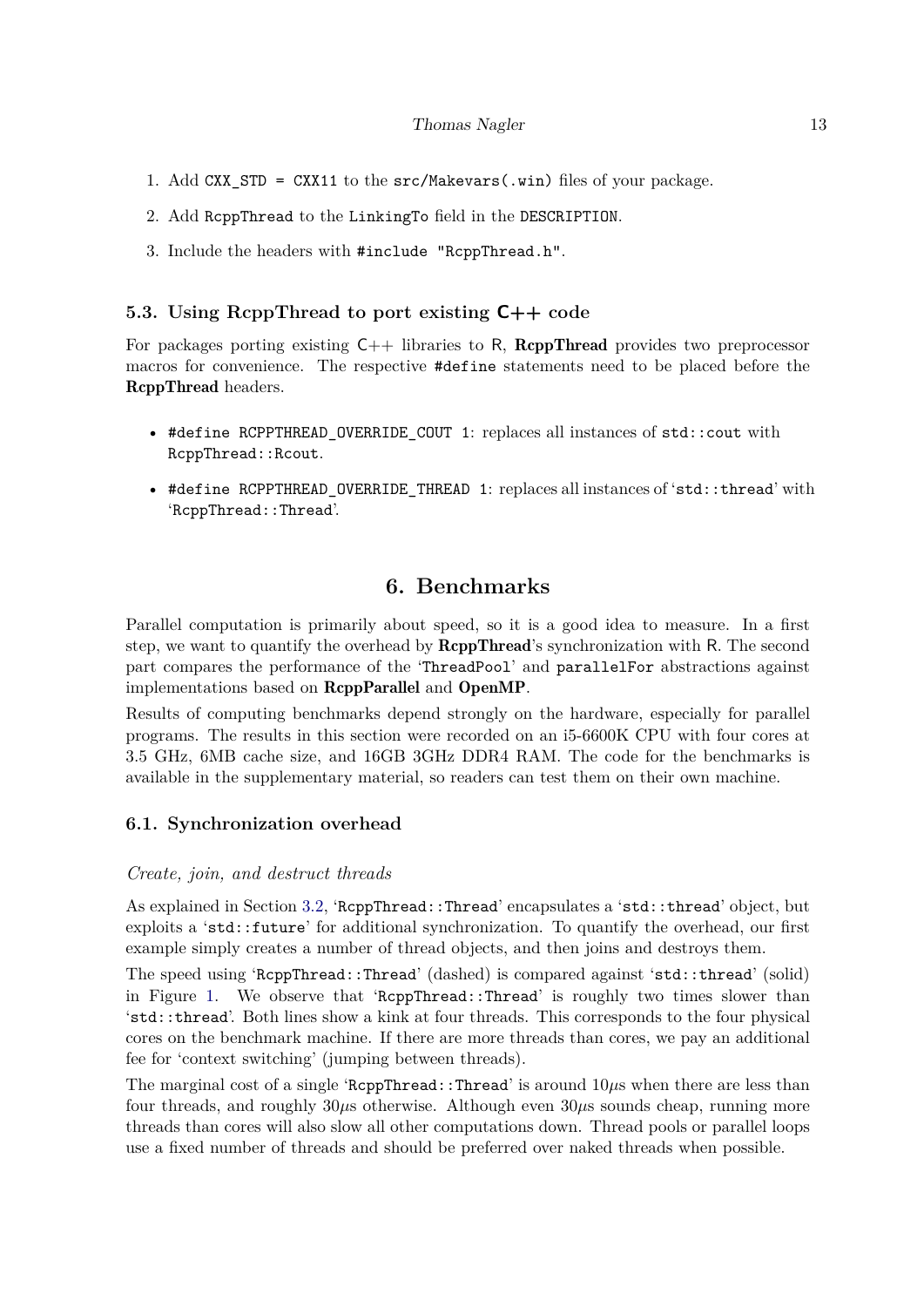

Figure 1: Time required for creating, joining, and destroying thread objects of class 'std::thread' and 'RcppThread::Thread'.

<span id="page-13-0"></span>

<span id="page-13-1"></span>Figure 2: Time required to check for user interruptions from either the main or a child thread.

#### *Checking for user interruptions*

Figure [2](#page-13-1) shows the time it takes to call checkUserInterrupt() either from the main or a child thread. Checking for user interruptions is rather cheap: One check costs around 100ns from the main thread, and 5ns from a child thread. The latter is cheaper because there is no direct synchronization with R. If called from a child thread, checkUserInterrupt() only queries a global flag. Hence, we can generously sprinkle parallelized code sections with such checks without paying much in performance.

### **6.2. Comparison to other parallel libraries**

## *Empty jobs*

To start, we measure the performance for running empty jobs. The solid line in Figure [3](#page-14-0) indicates the time required to run a single threaded loop with jobs iterations doing nothing. The other lines show the performance of various parallel abstractions: RcppThread's 'ThreadPool' and parallelFor, and parallel for loops based on OpenMP and RcppParallel.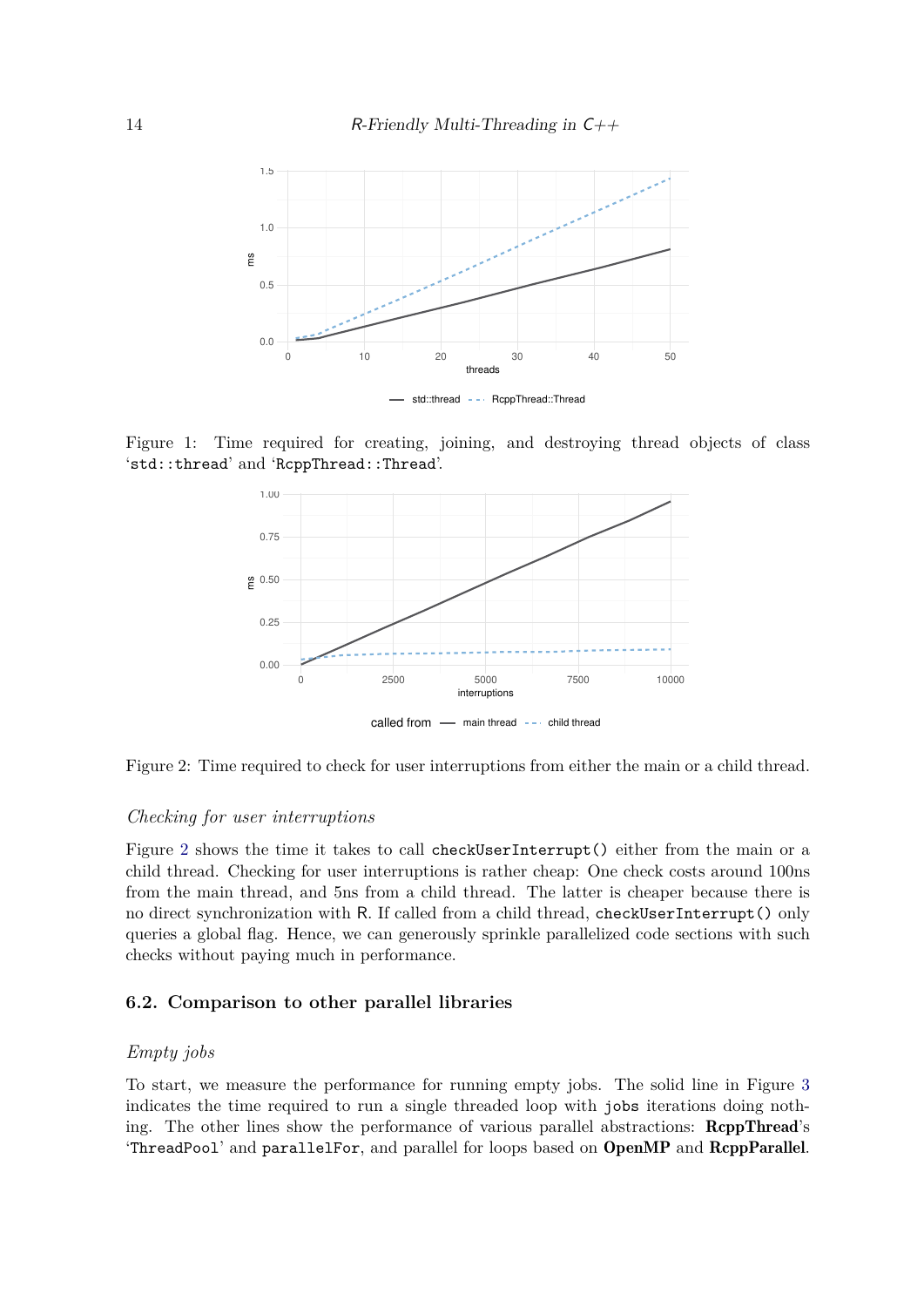



<span id="page-14-0"></span>Figure 3: Time required for submitting empty jobs to different parallelism frameworks.



<span id="page-14-1"></span>Figure 4: Time required for computing the kernel density estimate in parallel for *d* variables.

The abstractions provided by **ReppThread** are much slower than their competitors (note the log scale on the *y*-axis). This has two reasons. The **ReppThread** functions are weighted with infrastructure for synchronization with R. Further, the competitor libraries are highly optimized for high-throughput scenarios by avoiding memory locks as much as possible.

We also observe that the parallel for loops are much faster than the thread pool. Since the thread pool accepts new jobs at any time, it must handle any job as a separate instance. Parallel for loops know upfront how much work there is and bundle jobs into a smaller number of batches. This technique reduces the necessary amount of synchronization between threads.

The single threaded version was the fastest, by far. Of course, we cannot expect any gain from parallelism when there is nothing to do. When jobs are that light, the overhead vastly outweighs the benefits of concurrent computation.

### *Computing kernel density estimates*

Let us consider a scenario that is more realistic for statistical applications. Suppose we observe data from several variables and want to compute a kernel density estimate for each variable.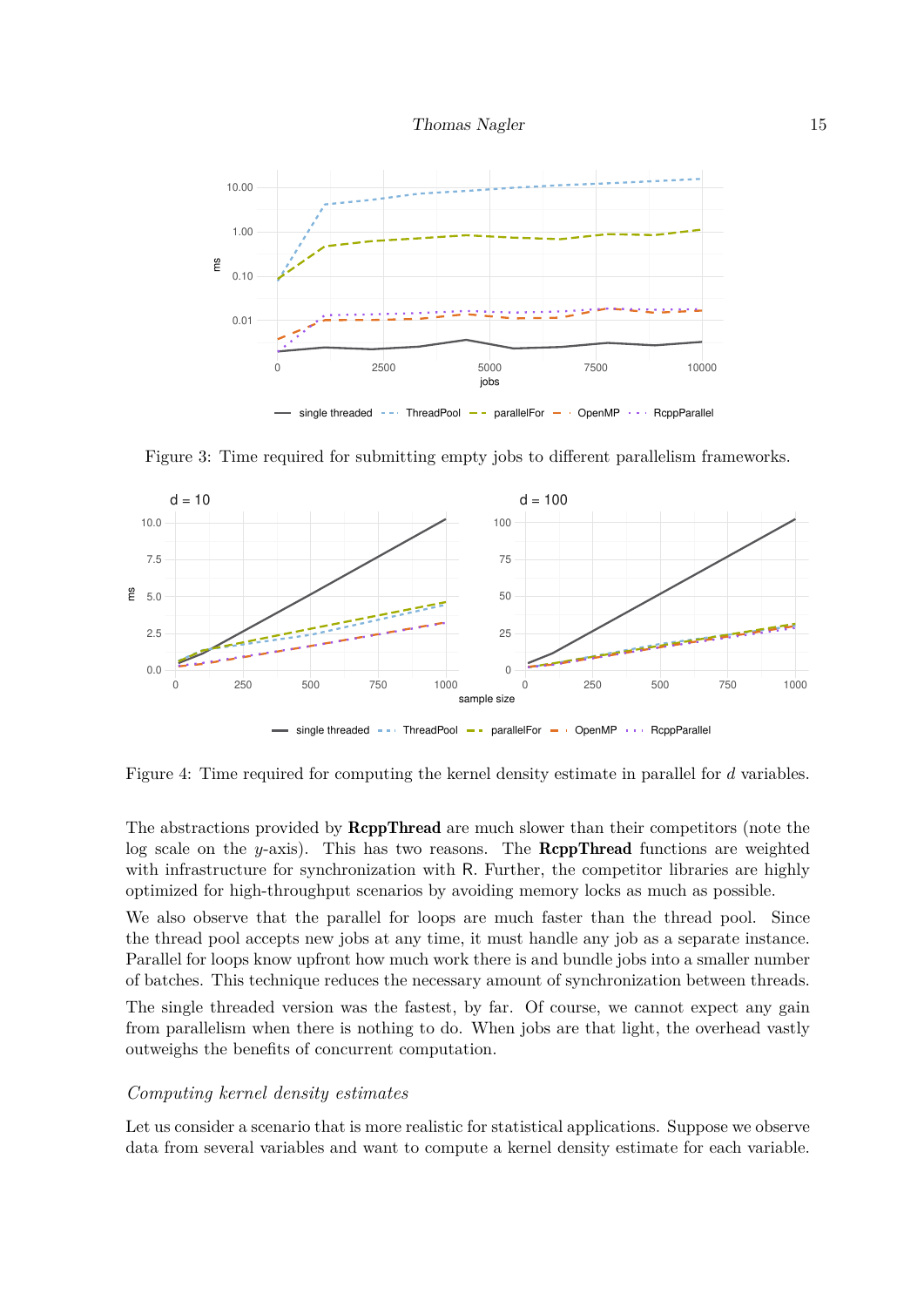

<span id="page-15-0"></span>Figure 5: Time required for computing Kendall's correlation matrix in parallel for *d* variables.

This is a common task in exploratory data analysis or nonparametric statistical learning (e.g., the naive Bayes classifier) and is easy to parallelize. For simplicity, the estimator is evaluated on 500 grid points.

Figure [4](#page-14-1) shows the performance for  $d = 10$  (left panel),  $d = 100$  variables (right panel), and increasing sample size. For  $d = 10$  and moderate sample size the two **RcppThread** functions are about  $10\%$  slower than their competitors, but catch up slowly for large samples. The shift is essentially the overhead we measured in the previous benchmark. For  $d = 100$ , the overhead of RcppThread is negligible and all methods are on par. Generally, all parallel methods are approximately  $4\times$  faster than the single threaded version.

#### *Computing Kendall's correlation matrix*

Now suppose we want to compute a matrix of pair-wise Kendall's correlation coefficients. Kendall's  $\tau$  is a popular rank-based measure of association. In contrast to Pearson's correlation, it measures monotonic (not just linear) dependence, but is computationally more complex; R's implementation in cor() scales quadratically in the sample size *n*. [Knight](#page-16-8) [\(1966\)](#page-16-8) proposed an efficient algorithm based on a merge sort that scales *n* log *n* (as implemented by [Nagler 2018\)](#page-17-7). As a downside, the correlation matrix can no longer be computed with matrix algebra; each coefficient  $\tau_{i,j}$  must be considered separately. There are  $\binom{d}{2}$  unique pairs of variables  $(i, j)$ ,  $1 \leq i < j \leq d$ . The coefficients are computed in a nested loop over *i* and *j*, where we only parallelize the outer loop over *i*.

This problem is quite different from the kernel density estimation benchmark. First, the problem scales quadratically in the dimension *d*. And more importantly, the jobs are unbalanced: For each *i*, there are only *d*−*i* iterations in the inner loop. Hence, iterations with small *i* take longer than iterations with large *i*. The larger the dimension *d*, the larger the imbalance.

Figure [5](#page-15-0) shows the benchmark results. For  $d = 10$ , we observe that none of the parallel methods achieve a  $4\times$  speed-up. The reason is that the tasks are still rather small. Even for  $n = 1000$ , each iteration of the inner loop takes only a fraction of a millisecond. For such jobs, the parallelization overhead becomes visible. parallelFor is slowest among all methods. For sample sizes smaller than 500, it is hardly faster than the single threaded loop. Also OpenMP achieves less than a  $2\times$  improvement. Only 'ThreadPool' and RcppParallel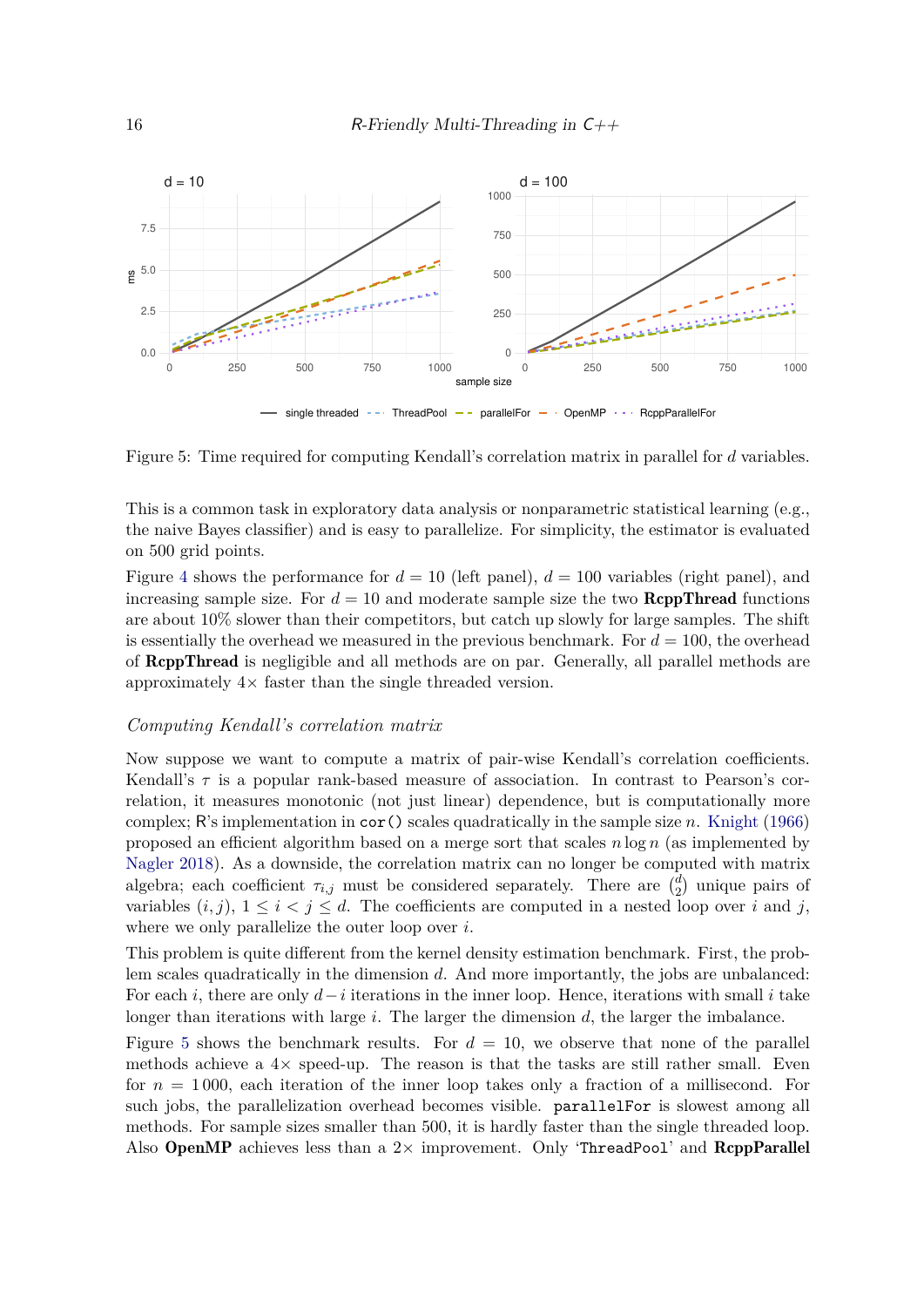#### Thomas Nagler 17

achieve an approximate  $3\times$  speed up. Their scheduling appears to better compensate the imbalance of the problem.

For  $d = 100$ , the picture is quite different. The **RcppThread** functions are faster than their competitors: roughly twice as fast as  $OpenMP$  and  $10\%$  faster than  $RcppParallel$ . Furthermore, it gives an approximate  $4\times$  speed up, indicating an optimal use of resources.

#### **6.3. Conclusions**

We conclude that the parallel abstractions provided by **ReppThread** cause notable overhead when concurrent tasks are small. For many applications in statistical computing, however, this overhead becomes negligible. In the future, the implementation **RcppThread** may benefit from additional optimizations. In particular, a lock free implementation of the task queue may allow to reduce the overhead on small tasks. In any case, the main advantage is automatic and safe synchronization with R, i.e., usability and not speed.

# **References**

- <span id="page-16-7"></span>Allaire JJ, Francois R, Ushey K, Vandenbrouck G, Geelnard M, Intel (2020). RcppParallel: Parallel Programming Tools for **Rcpp**. R package version 5.0.2, URL [https:](https://CRAN.R-project.org/package=RcppParallel) [//CRAN.R-project.org/package=RcppParallel](https://CRAN.R-project.org/package=RcppParallel).
- <span id="page-16-3"></span>Boost Developers (2018). "Boost C++ Libraries." <http://www.boost.org/>.
- <span id="page-16-2"></span>Dagum L, Menon R (1998). "OpenMP: An Industry Standard API for Shared-Memory Programming." *IEEE Computational Science and Engineering*, **5**(1), 46–55. [doi:10.1109/](http://dx.doi.org/10.1109/99.660313) [99.660313](http://dx.doi.org/10.1109/99.660313).
- <span id="page-16-1"></span>Eddelbuettel D (2013). *Seamless* R *and* C++ *Integration with* Rcpp. Springer-Verlag, New York. [doi:10.1007/978-1-4614-6868-4](http://dx.doi.org/10.1007/978-1-4614-6868-4).
- <span id="page-16-5"></span>Eddelbuettel D (2020). *CRAN Task View: High-Performance and Parallel Computing with* R. Version 2020-08-10, URL [https://CRAN.R-project.org/view=](https://CRAN.R-project.org/view=HighPerformanceComputing) [HighPerformanceComputing](https://CRAN.R-project.org/view=HighPerformanceComputing).
- <span id="page-16-0"></span>Eddelbuettel D, François R (2011). "Rcpp: Seamless R and C++ Integration." *Journal of Statistical Software*, **40**(8), 1–18. [doi:10.18637/jss.v040.i08](http://dx.doi.org/10.18637/jss.v040.i08).
- <span id="page-16-6"></span>Forner K (2020). RcppProgress*: An Interruptible Progress Bar with* OpenMP *Support for* C++ *in* R *Packages*. R package version 0.4.2, URL [https://CRAN.R-project.org/](https://CRAN.R-project.org/package=RcppProgress) [package=RcppProgress](https://CRAN.R-project.org/package=RcppProgress).
- <span id="page-16-4"></span>Geelnard M (2012). TinyThread.  $C++$  library version 1.1, URL [http://tinythreadpp.](http://tinythreadpp.bitsnbites.eu/) [bitsnbites.eu/](http://tinythreadpp.bitsnbites.eu/).
- <span id="page-16-8"></span>Knight WR (1966). "A Computer Method for Calculating Kendall's Tau With Ungrouped Data." *Journal of the American Statistical Association*, **61**(314), 436–439. [doi:10.1080/](http://dx.doi.org/10.1080/01621459.1966.10480879) [01621459.1966.10480879](http://dx.doi.org/10.1080/01621459.1966.10480879).